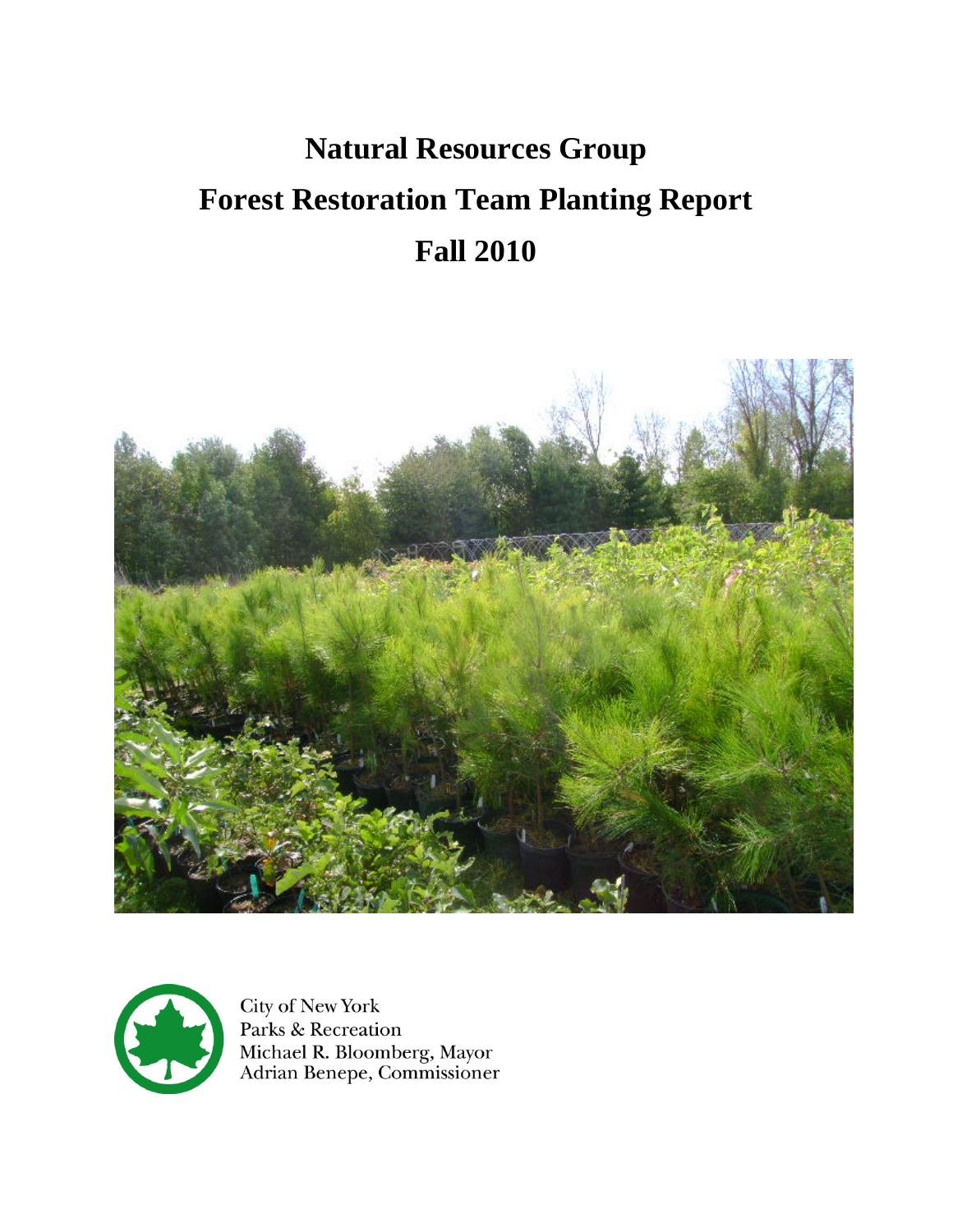#### Dear Parkie,

The Natural Resources Group (NRG) moved closer to our PlaNYC goal of planting over 400,000 trees throughout the city. This past fall we planted over 30,000 trees in 2 properties in all five boroughs. Our current tally stands at 222,188. Furthermore, we planted over 7,000 shrubs and over 4,000 herbaceous plants Our primary goal is to create and restore multi-story forests, bringing back the ecological richness of our region. Healthy multi-story forests provide cleaner air, cleaner water, and increased biodiversity.

NRG again hosted the Million Trees volunteer day. Volunteers and Parks' staff planted 21,806 trees altogether. Without volunteers and the support of the Agency, and our institutional and community partners, NRG would not reach its planting goals. Below is a summary of fall 2010.

- Containerized trees planted by the Forest Restoration Team: 27,130 (2009: 26,139)
- Containerized trees planted through contractors: 4,332 (2009: 9,652)
- Balled & burlapped trees planted through contractors: 58 (2009: 267)
- Containerized shrubs planted by the Forest Restoration Team: 5,701 (2009: 4,626)
- Containerized shrubs planted through contractors: 1,492 (2009: 0)
- Herbaceous plugs planted by the Forest Restoration Team: 4,540 (2009: 18,528)
- Hosted 11 volunteer events with a total of 341 volunteers (2009: 32, 468)

Sincerely,

 Tim Wenskus Deputy Director Natural Resources Group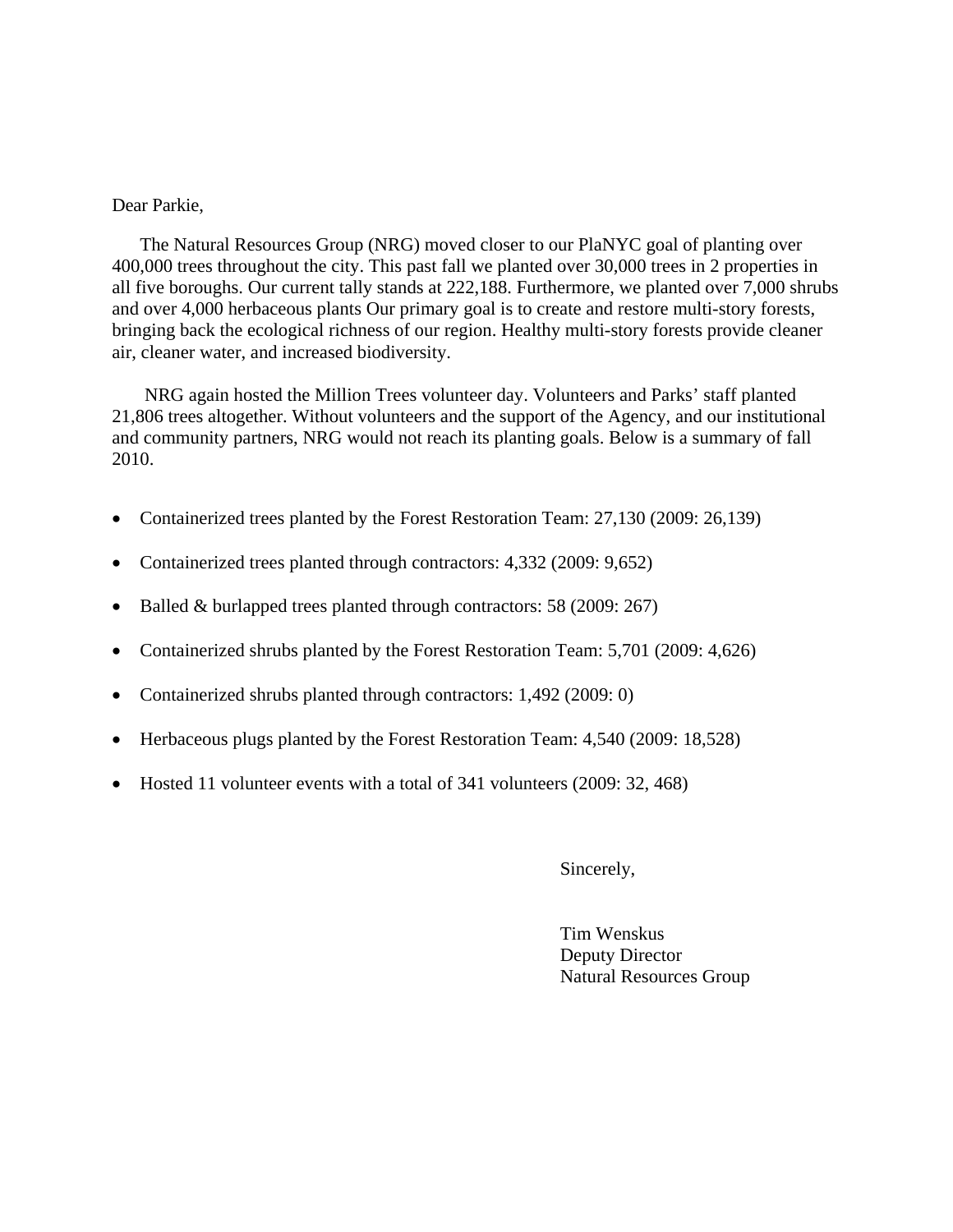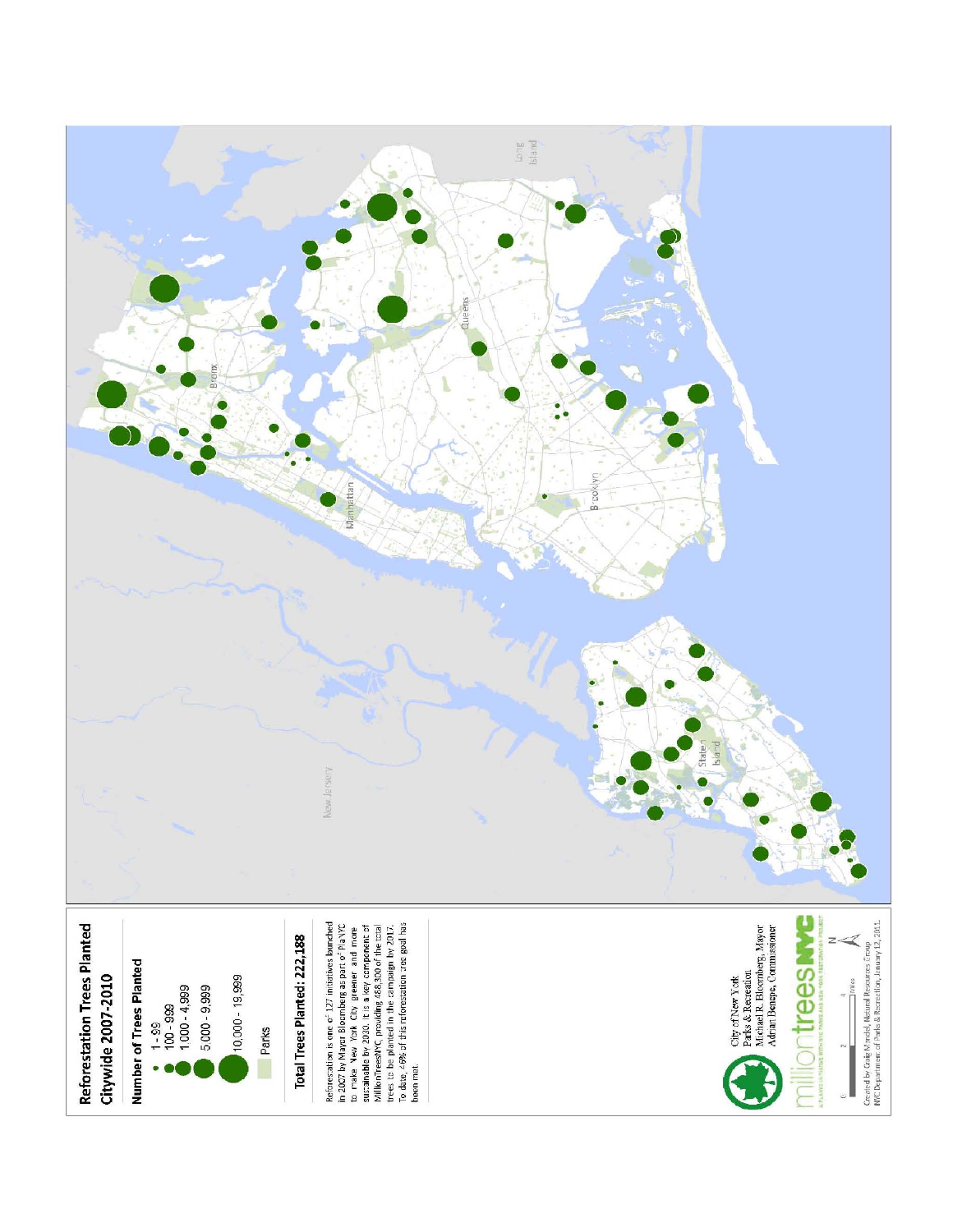# **Total Plants Planted**

| Trees              | 31,520 |
|--------------------|--------|
| <b>Shrubs</b>      | 7,193  |
| Herbaceous         | 4,540  |
| <b>Grand Total</b> | 43,253 |

# **Tree Plantings**

#### **Total Containerized Tree Plantings**

| <b>Bronx</b>         | Van Cortlandt Park             | 3,632  |
|----------------------|--------------------------------|--------|
|                      | Pelham Bay Park                | 2,348  |
|                      | Ferry Point Park               | 1,844  |
| <b>Brooklyn</b>      | <b>Marine Park</b>             | 2,037  |
|                      | <b>Floyd Bennett Field</b>     | 1,647  |
|                      | Penn and Fountain Landfills    | 1,000  |
|                      | <b>Brooklyn Botanic Garden</b> | 24     |
| Manhattan            | <b>Randall's Island Park</b>   | 505    |
|                      | <b>Central Park</b>            | 270    |
| Queens               | Kissena Corridor Park (West)   | 6,535  |
|                      | Alley Pond Park                | 1,813  |
|                      | <b>Fort Totten Park</b>        | 1,500  |
|                      | <b>Powell's Cove Park</b>      | 851    |
|                      | <b>Forest Park</b>             | 7      |
| <b>Staten Island</b> | <b>Clove Lakes Park</b>        | 2,536  |
|                      | <b>Wolfe's Pond Park</b>       | 1,498  |
|                      | <b>Conference House Park</b>   | 999    |
|                      | <b>Willowbrook Park</b>        | 786    |
|                      | Arthur Kill DOC                | 600    |
|                      | <b>Father Macris Park</b>      | 531    |
|                      | <b>Ocean Breeze Park</b>       | 499    |
|                      | <b>Total</b>                   | 31,462 |

# **Forest Restoration Team Container Tree Plantings**

| <b>Bronx</b> | Van Cortlandt Park | 3,632 |
|--------------|--------------------|-------|
|              | Pelham Bay Park    | 2,348 |
|              | Ferry Point Park   | 1,844 |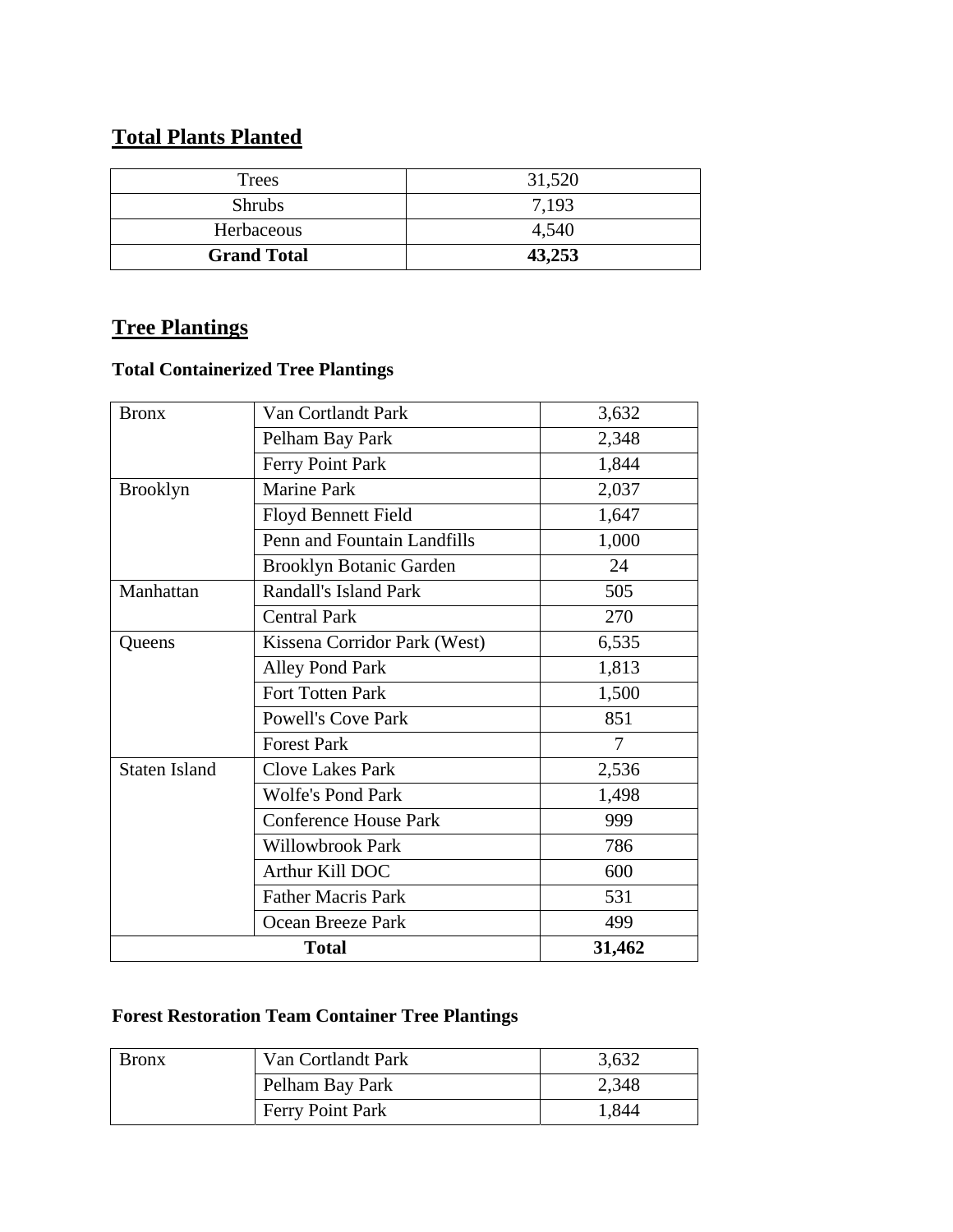| <b>Brooklyn</b>      | <b>Marine Park</b>             | 2,037          |
|----------------------|--------------------------------|----------------|
|                      | <b>Floyd Bennett Field</b>     | 1,647          |
|                      | Penn and Fountain Landfills    | 1,000          |
|                      | <b>Brooklyn Botanic Garden</b> | 24             |
| Manhattan            | Randall's Island Park          | 505            |
|                      | <b>Central Park</b>            | 270            |
| Queens               | Kissena Corridor Park (West)   | 2,203          |
|                      | <b>Alley Pond Park</b>         | 1,813          |
|                      | Fort Totten Park               | 1,500          |
|                      | <b>Powell's Cove Park</b>      | 851            |
|                      | <b>Forest Park</b>             | $\overline{7}$ |
| <b>Staten Island</b> | <b>Clove Lakes Park</b>        | 2,536          |
|                      | <b>Wolfe's Pond Park</b>       | 1,498          |
|                      | <b>Conference House Park</b>   | 999            |
|                      | Willowbrook Park               | 786            |
|                      | Arthur Kill DOC                | 600            |
|                      | <b>Father Macris Park</b>      | 531            |
|                      | Ocean Breeze Park              | 499            |
|                      | <b>Total</b>                   | 27,130         |

# **Forest Restoration Team Container Tree Plantings by Species**

| Oak, pin           | Quercus palustris       | 1,950 |
|--------------------|-------------------------|-------|
| Oak, northern red  | Quercus rubra           | 1,765 |
| Tupelo, black      | Nyssa sylvatica         | 1,751 |
| Sweetgum           | Liquidambar styraciflua | 1,749 |
| Pine, white        | Pinus strobus           | 1,450 |
| Oak, black         | Quercus velutina        | 1,240 |
| Hackberry          | Celtis occidentalis     | 1,176 |
| Tulip tree         | Liriodendron tulipifera | 1,131 |
| Pine, pitch        | Pinus rigida            | 1,087 |
| Maple, red         | Acer rubrum             | 1,069 |
| <b>Sassafras</b>   | Sassafras albidum       | 900   |
| Cherry, wild black | Prunus serotina         | 898   |
| Maple, silver      | Acer saccharinum        | 855   |
| Oak, white         | Quercus alba            | 814   |
| Oak, scarlet       | Quercus coccinea        | 665   |
| Oak, chestnut      | Quercus prinus          | 615   |
| Sumac, staghorn    | Rhus typhina            | 609   |
| Walnut, black      | Juglans nigra           | 552   |
| Birch, black/sweet | Betula lenta            | 537   |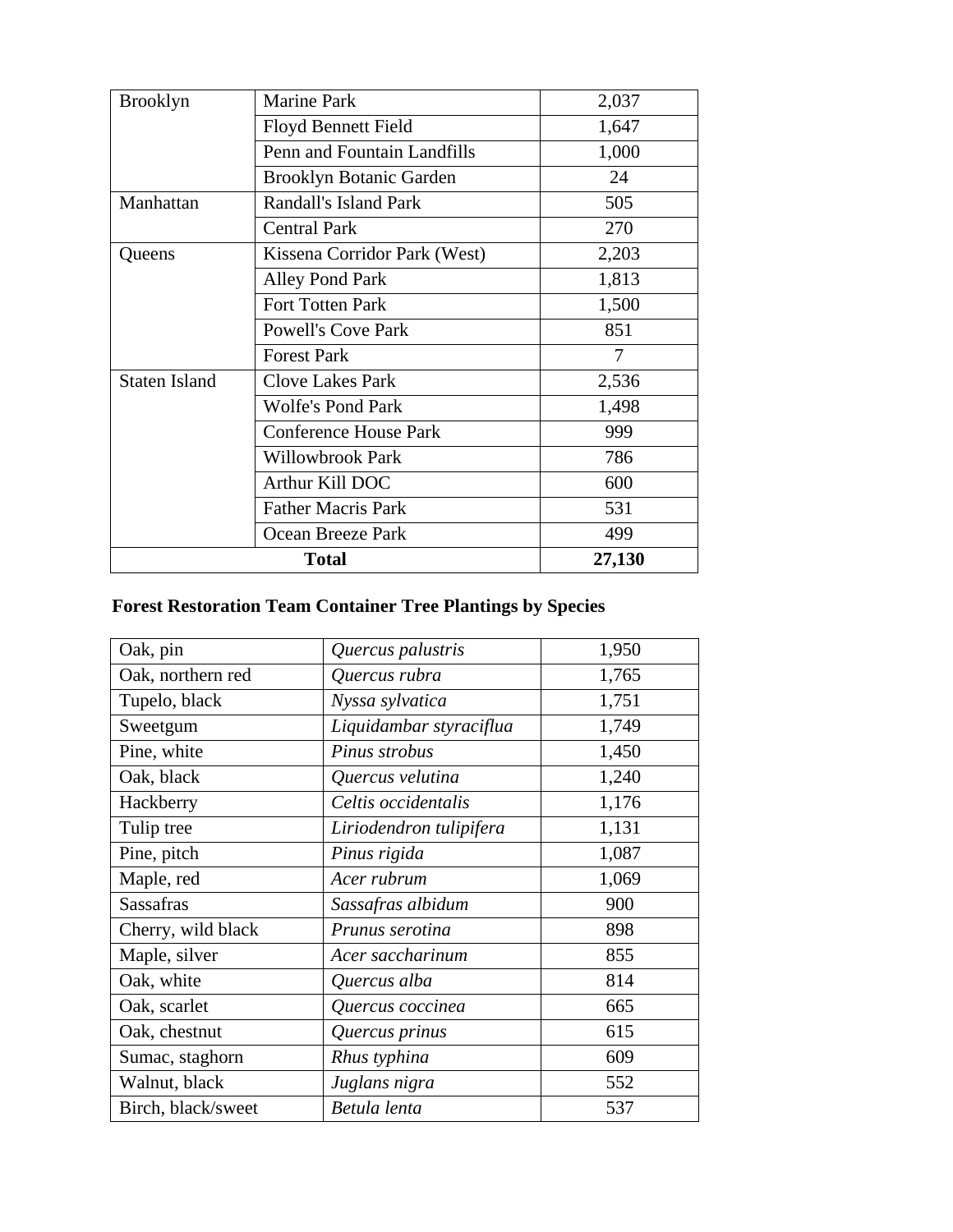| Cedar, eastern red                   | Juniperus virginiana   | 535    |
|--------------------------------------|------------------------|--------|
| Sycamore, American                   | Platanus occidentalis  | 500    |
| Oak, swamp white                     | Quercus bicolor        | 486    |
| Shadbush                             | Amelanchier canadensis | 456    |
| Dogwood, flowering                   | Cornus florida         | 455    |
| Holly, American                      | Ilex opaca             | 397    |
| Elm, American                        | Ulmus americana        | 375    |
| Eastern redbud                       | Cercis canadensis      | 336    |
| Oak, willow                          | Quercus phellos        | 314    |
| Birch, gray                          | Betula populifolia     | 306    |
| Hop-hornbeam                         | Ostrya virginiana      | 305    |
| Bur oak                              | Quercus macrocarpa     | 266    |
| Persimmon                            | Diospyros virginiana   | 241    |
| Aspen, big-toothed                   | Populus grandidentata  | 185    |
| Willow, black                        | Salix nigra            | 150    |
| Chinkapin oak                        | Quercus muehlenbergii  | 147    |
| Oak, bear                            | Quercus ilicifolia     | 138    |
| Birch, yellow                        | Betula alleghaniensis  | 129    |
| Linden, American/<br><b>Basswood</b> | Tilia americana        | 110    |
| Maple, sugar                         | Acer saccharum         | 109    |
| Hickory, pignut                      | Carya glabra           | 100    |
| Osage orange                         | Maclura pomifera       | 55     |
| Hickory, bitternut                   | Carya cordiformis      | 50     |
| Cherry, choke                        | Prunus virginiana      | 50     |
| Hickory, shagbark                    | Carya ovata            | 40     |
| Hickory, mockernut                   | Carya tomentosa        | 40     |
| Hawthorn, cockspur                   | Crataegus crus-galli   | 22     |
| Hornbeam                             | Carpinus caroliniana   | 20     |
|                                      | <b>Total</b>           | 27,130 |

# **Contractor Container Tree Plantings**

| <b>Oueens</b> | Kissena Corridor Park (West) | 4,332 |
|---------------|------------------------------|-------|
| Total         |                              | 4,332 |

# **Contractor Container Tree Plantings by Species**

| Linden, American/<br>basswood | Tilia americana | 1,394 |
|-------------------------------|-----------------|-------|
| <b>Oak, Northern red</b>      | Quercus rubra   | 1,187 |
| Oak, white                    | Quercus alba    | 459   |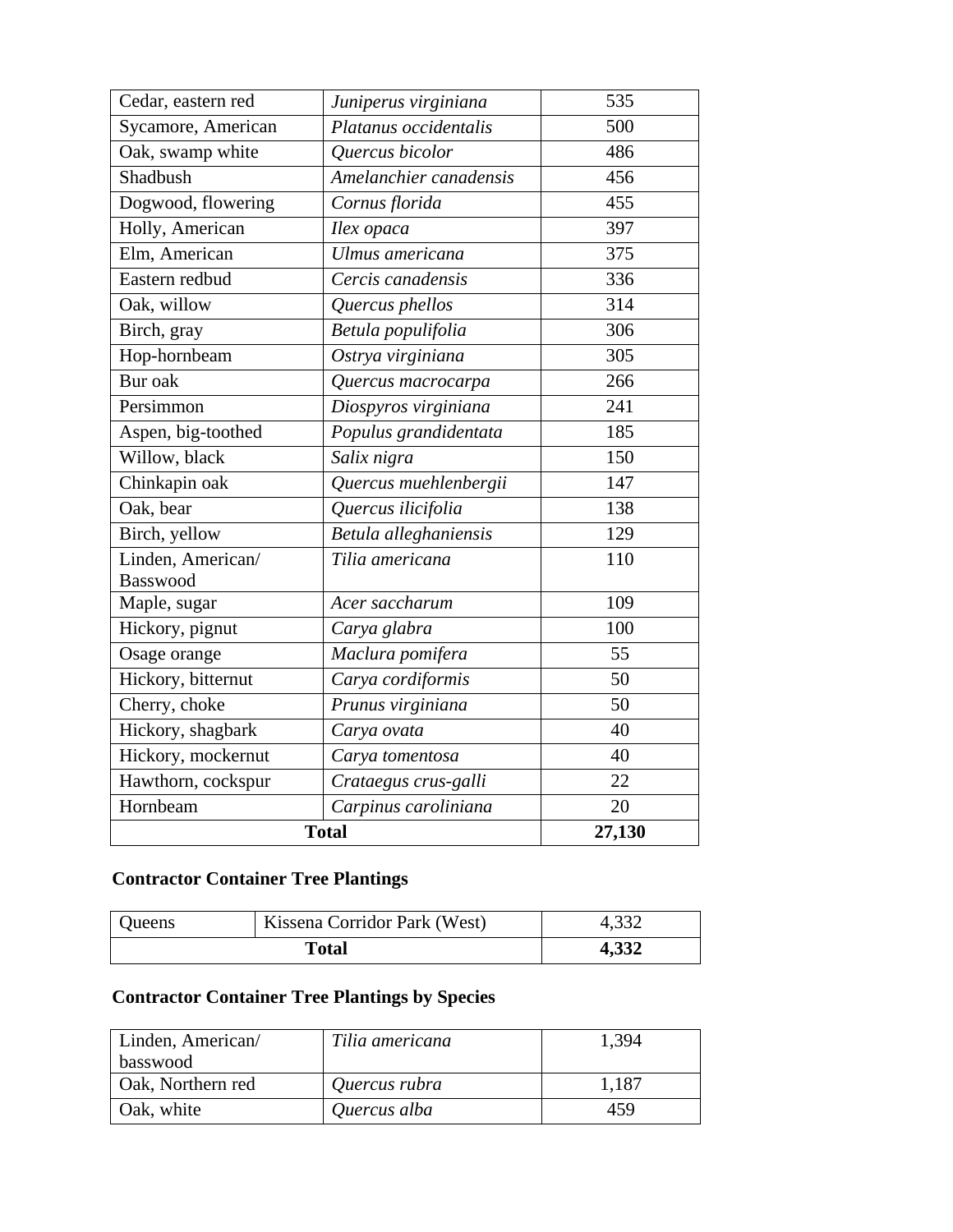| Hackberry          | Celtis occidentalis | 340   |
|--------------------|---------------------|-------|
| Cherry, wild black | Prunus serotina     | 280   |
| Hickory, pignut    | Carya glabra        | 164   |
| Oak, scarlet       | Quercus coccinea    | 158   |
| Shellbark hickory  | Carya laciniosa     | 136   |
| Oak, willow        | Quercus phellos     | 114   |
| Hop-hornbeam       | Ostrya virginiana   | 100   |
| Total              |                     | 4,332 |

#### **Contractor Balled & Burlapped Tree Plantings**

| Bronx        | <b>Hutchinson River Parkway</b> |    |
|--------------|---------------------------------|----|
| <b>Total</b> |                                 | 58 |

#### **Contractor Balled & Burlapped Trees by Species**

| <b>Sugartyme Flowering</b><br>Crabapple | Malus 'Sugartyme' | 29 |
|-----------------------------------------|-------------------|----|
| Eastern redbud                          | Cercis canadensis |    |
| Dogwood, Cornelian<br>cherry            | Cornus mas        |    |
| Total                                   |                   | 58 |

# **Shrub Plantings**

#### **Forest Restoration Team Shrub Plantings**

| <b>Bronx</b>         | Van Cortlandt Park           | 992 |
|----------------------|------------------------------|-----|
|                      | Pelham Bay Park              | 950 |
|                      | Ferry Point Park             | 912 |
| <b>Brooklyn</b>      | <b>Marine Park</b>           | 311 |
|                      | <b>Floyd Bennett Field</b>   | 157 |
| Queens               | <b>Alley Pond Park</b>       | 266 |
|                      | <b>Powell's Cove Park</b>    | 212 |
|                      | Fort Totten Park             | 200 |
|                      | <b>Forest Park</b>           | 8   |
| <b>Staten Island</b> | <b>Conference House Park</b> | 726 |
|                      | <b>Clove Lakes Park</b>      | 438 |
|                      | <b>Wolfe's Pond Park</b>     | 199 |
|                      | <b>Father Macris Park</b>    | 172 |
|                      | Arthur Kill DOC              | 58  |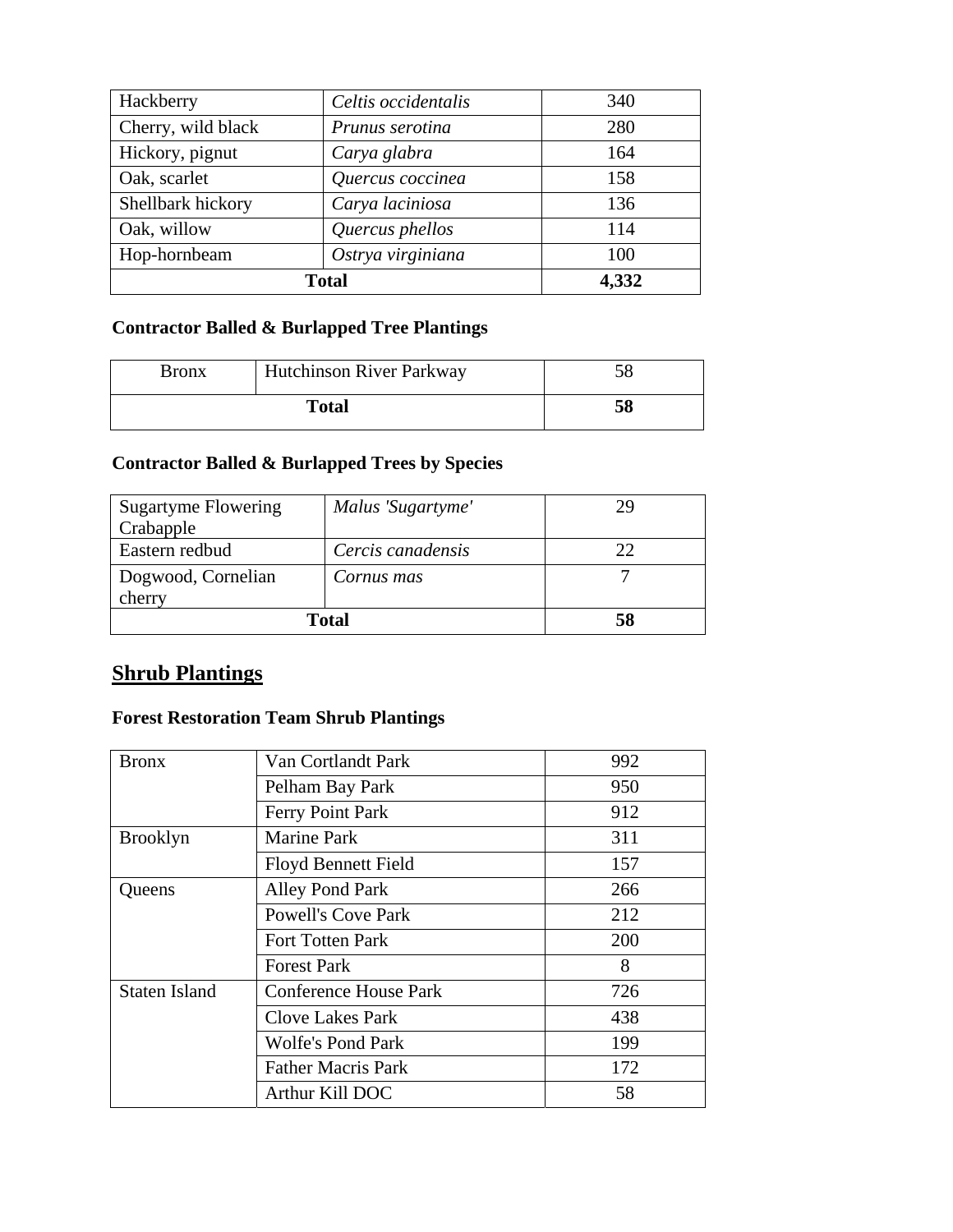| Staten Island | Ocean Breeze Park | 100   |
|---------------|-------------------|-------|
| Total         |                   | 5,701 |

# **Forest Restoration Team Shrub Plantings by Species**

| Spicebush              | Lindera benzoin           | 1,014 |
|------------------------|---------------------------|-------|
| Elderberry             | Sambucus canadensis       | 914   |
| Chokeberry, red        | Aronia arbutifolia        | 625   |
| Pepperbush, sweet      | Clethra alnifolia         | 451   |
| Witch hazel            | Hamamelis virginiana      | 270   |
| Dogwood, red-osier     | Cornus sericea            | 250   |
| <b>Black-haw</b>       | Viburnum prunifolium      | 220   |
| Dogwood, silky         | Cornus amomum             | 217   |
| Bayberry, northern     | Myrica pensylvanica       | 200   |
| Winterberry            | Ilex verticillata         | 187   |
| Chokeberry, black      | Aronia melanocarpa        | 175   |
| Blackberry, common     | Rubus allegheniensis      | 148   |
| Dogwood, red-panicled  | Cornus racemosa           | 126   |
| Sumac, winged          | Rhus copallinum           | 116   |
| Sumac, smooth          | Rhus glabra               | 105   |
| <b>Buttonbush</b>      | Cephalanthus occidentalis | 100   |
| Plum, beach            | Prunus maritima           | 100   |
| Blueberry, early low   | Vaccinium pallidum        | 98    |
| Azalea, swamp          | Rhododendron viscosum     | 83    |
| Arrow-wood             | Viburnum dentatum         | 73    |
| Inkberry               | Ilex glabra               | 50    |
| Blueberry, highbush    | Vaccinium corymbosum      | 50    |
| Viburnum, maple-leaved | Viburnum acerifolium      | 42    |
| Blueberry, lowbush     | Vaccinium angustifolium   | 30    |
| Rose, Virginia         | Rosa virginiana           | 25    |
| Strawberry bush        | Euonymus americanus       | 20    |
| Rose, swamp            | Rosa palustris            | 12    |
| <b>Total</b>           | 5,701                     |       |

# **Contractor Shrubs Plantings**

| <b>Oueens</b> | Kissena Corridor Park (West) | 1,492 |
|---------------|------------------------------|-------|
| <b>Total</b>  |                              | 1,492 |